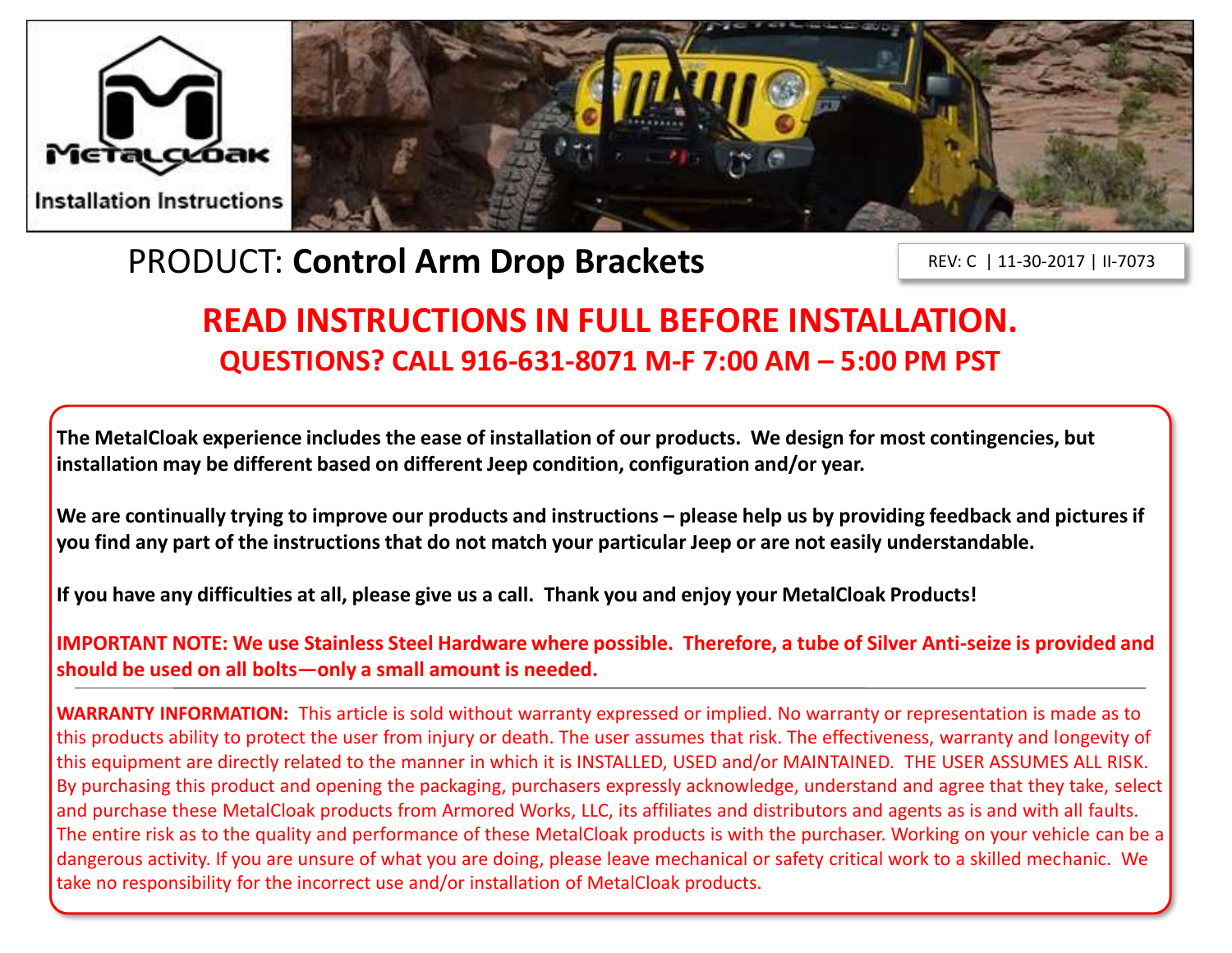

**Tools Required:** This list is the recommended tools for ease of installation. Other versions of the same tool can be used. For example, Allen Wrenches instead of Allen Drive Sockets.



**HOW TO USE THIS GUIDE:** The installation guide contains ALL steps for installation. Please read and follow the instructions in order of each page top to bottom, and left to right.

**Jeep Model:** Instructions may apply to multiple Jeep models, but are labeled separately where appropriate (i.e. TJ vs. LJ). **Options:** Because of the number of component options we offer, these instructions may contain steps that will not match your particular configuration. You can skip these steps.

**Images:** Pictures are provided and parts are labeled throughout the instructions. Each text box contains guidance based on the pictures next to it. The text will refer to alphabetical labels (A, B, etc.) found in the images.

**Installation Notes:** Terms may be used in the body of the instructions that you may not be familiar with, if you have any questions feel free to contact us at the number below, or email techhelp@metalcloak.com

**QUESTIONS: Any questions or comments about the instructions? Call us at 916-631-8071 M-F 7:00 AM – 5:00 PM PST.**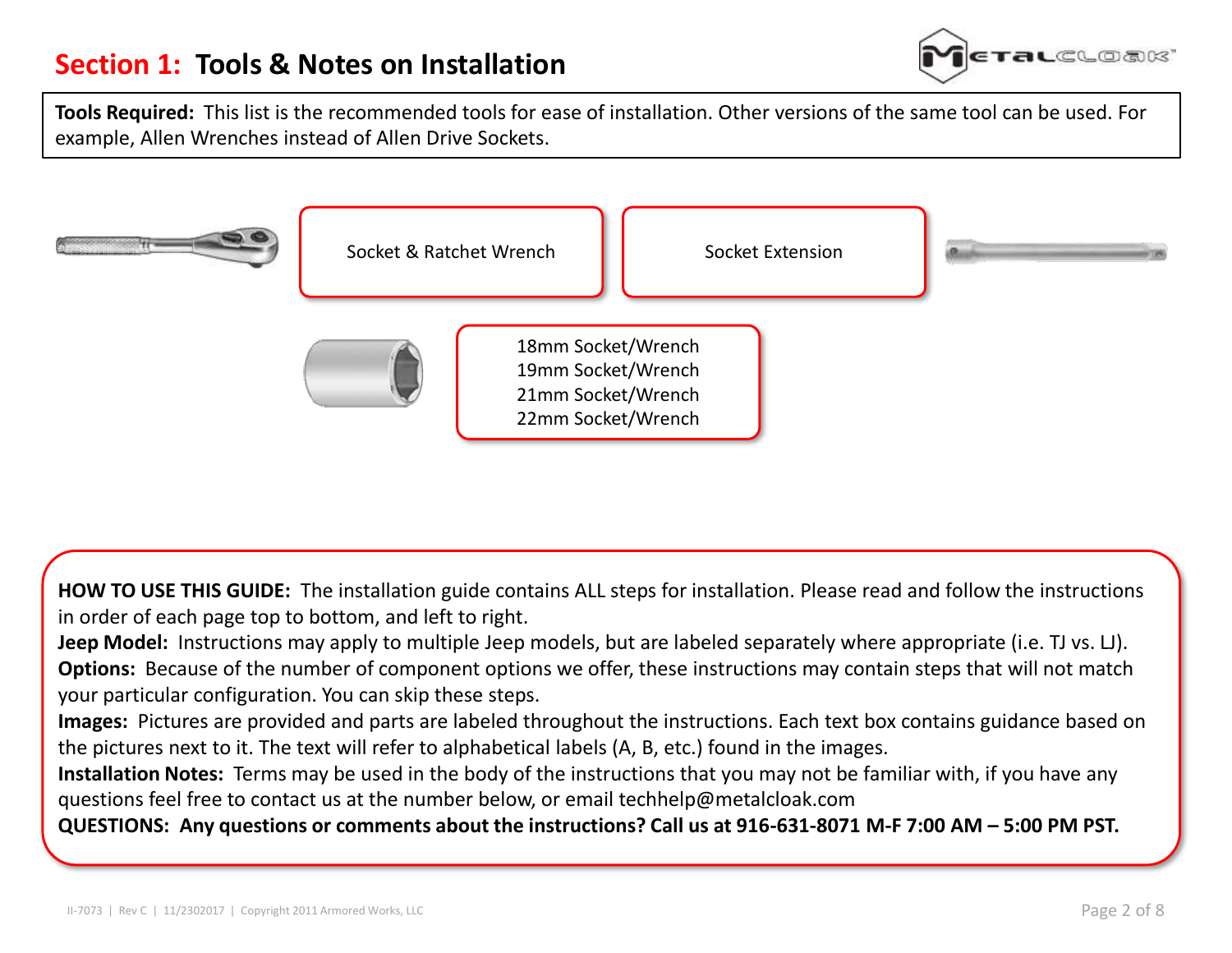**Section 2: Product Components**



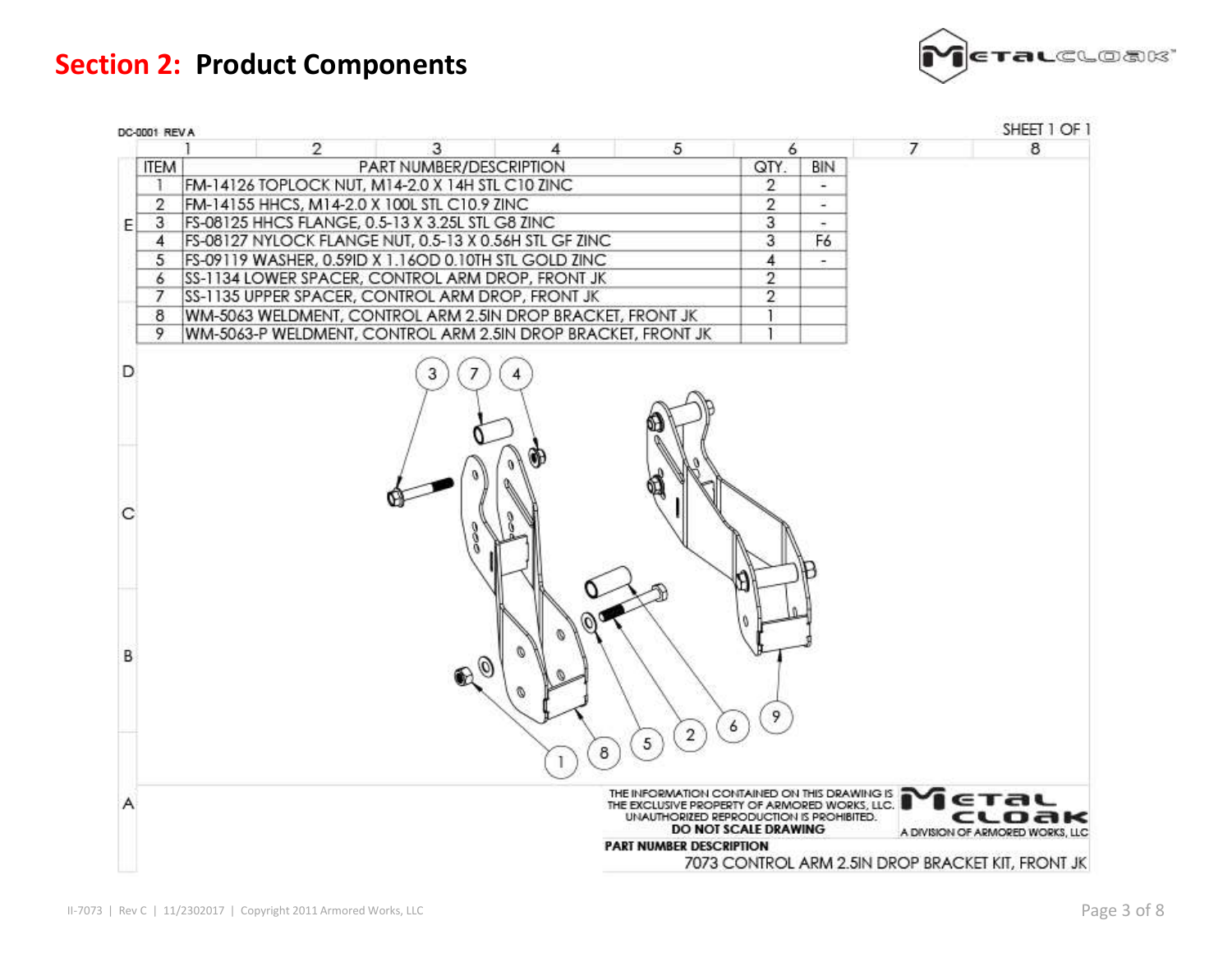

**BEFORE YOU START:** *Removing the stock control arms is a very straight-forward procedure. You may need to unbolt other components (shocks, sway-bar links, etc.) to get enough droop out of your suspension to remove or re-install the arms. Be aware of items like brake lines or electrical locker wires so as not to stress these components as the suspension droops.*

*The following steps are important notes on orientation and installation, but not every step is covered (some basic knowledge is assumed). The order in which you replace the arms is not critical, but we do recommend that you swap them in pairs (i.e. both front uppers, then both front lowers, etc.) as this maintains maximum stability of the axles during installation.*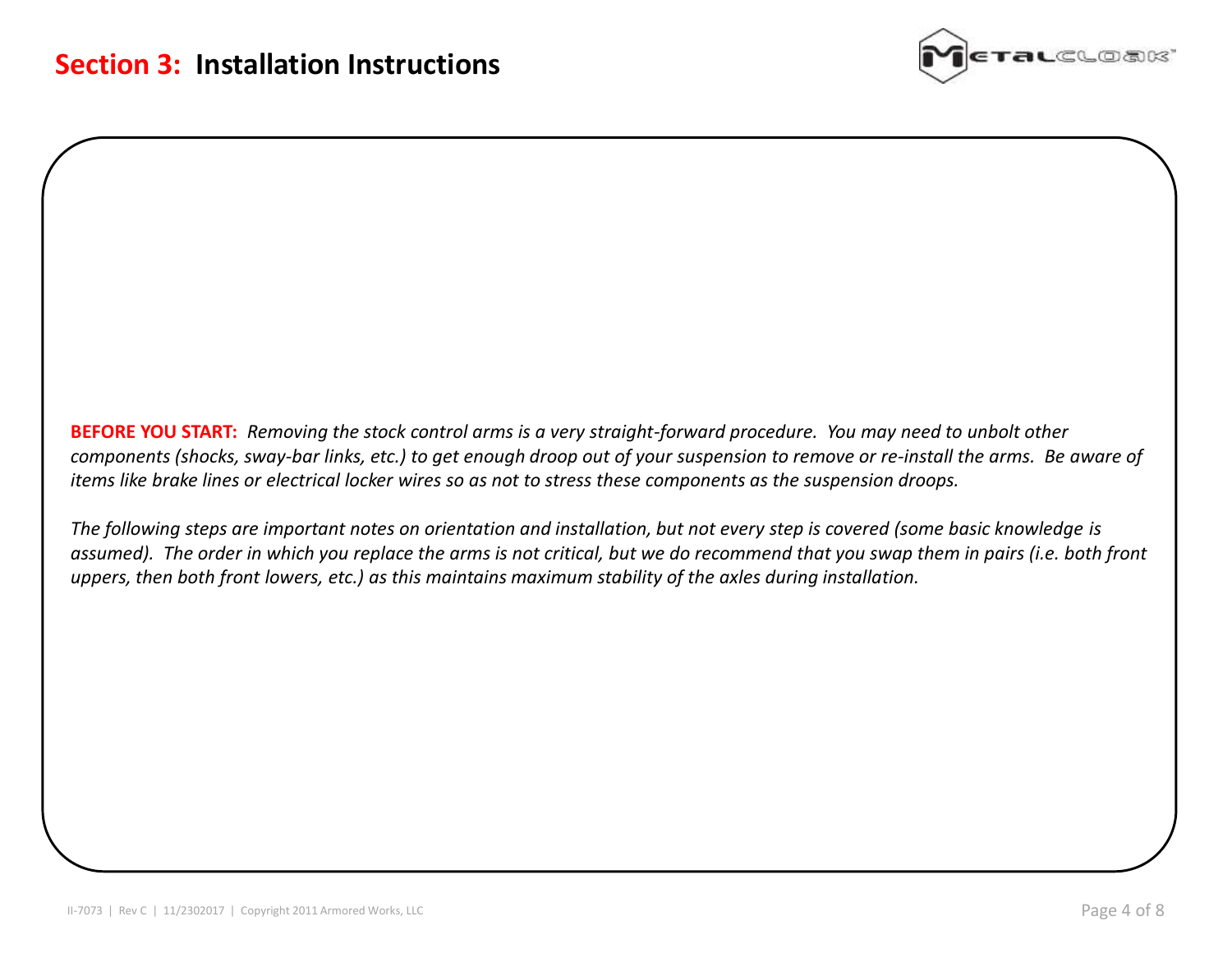### **Section 3: Installation Instructions**



#### **Step 1:** Front Upper Arms

- A. Use an 18mm socket & wrench to remove the Front Upper Control Arm upper bolt. You will need a socket extension to access the head of the upper bolt inside the frame. Keep all hardware.
- B. The exhaust on the passenger side of some models interferes with removal of the upper bolt. Cut the stock bolt *(This bolt will be replaced with a bolt and nut provided by MetalCloak).*
- C. Use a 18mm socket & wrench to remove the front upper control arm lower bolt. Keep all hardware.





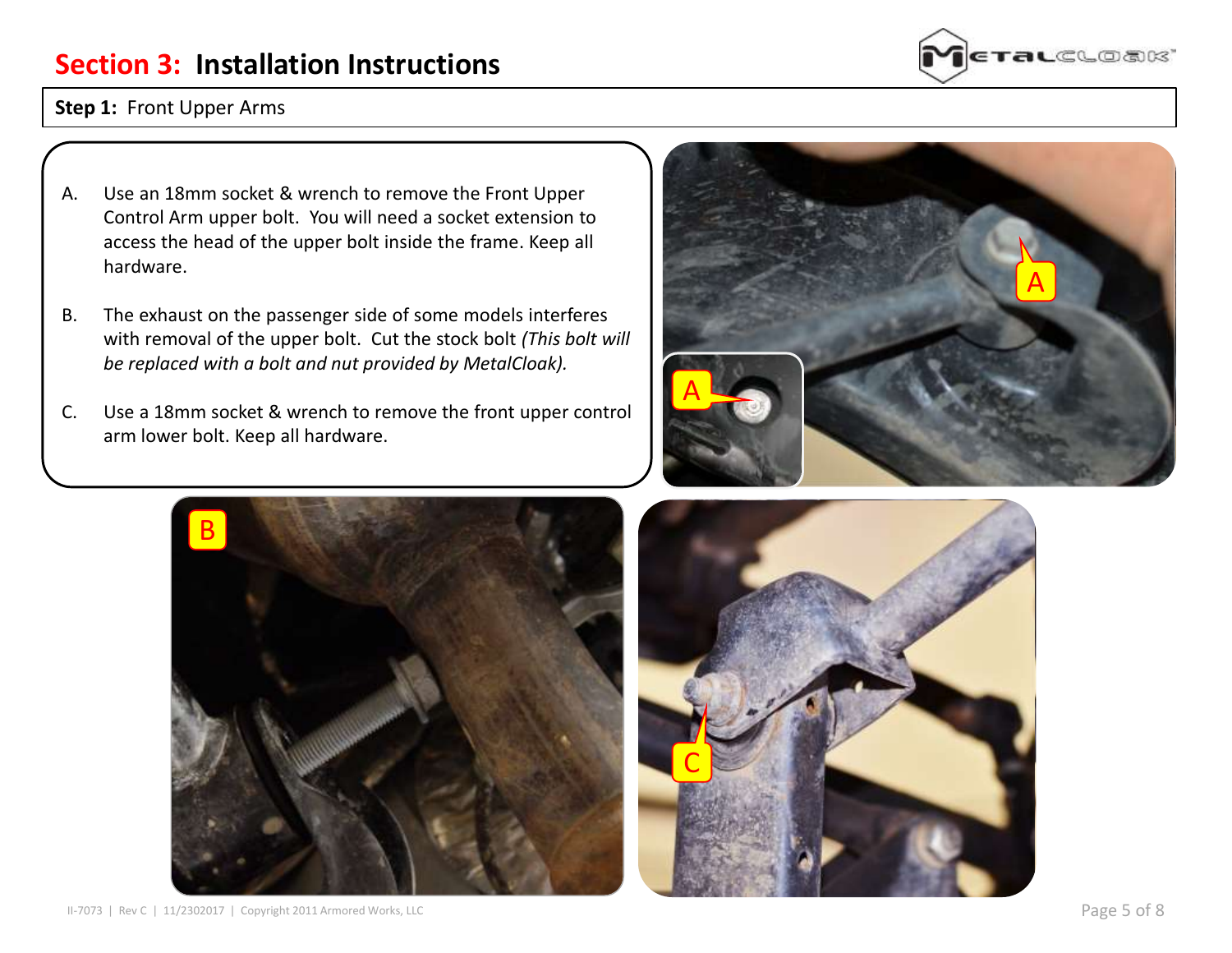

### **Step 2:** Front Lower Arms

- D. Use a 21mm socket and wrench to remove the stock hardware and front lower control arms. Save all hardware.
- E. Slide the drop bracket between the stock control arm brackets so that one side of the drop bracket is on the outside of the stock control arm bracket.

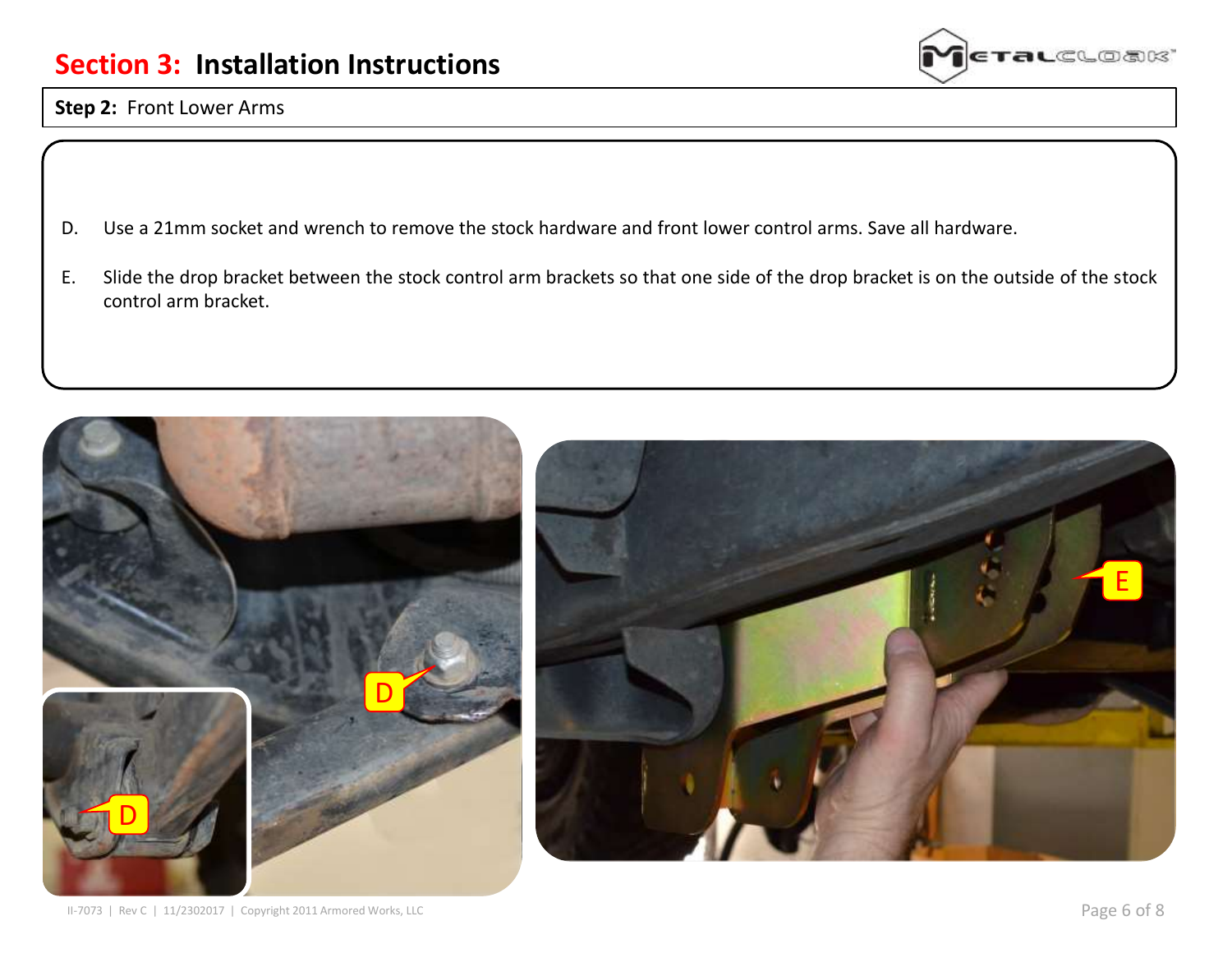#### **Step 3:** Drop Down Bracket



F. Bolt the lower part of the drop bracket into placing using the provided hardware, Use a 22mm socket and wrench. Make sure to insert the provided spacer into the drop bracket before installing the provided bolt into the stock control arm bracket holes.

G. Bolt the upper part of the drop bracket into placing using the provided hardware, Use a 19mm socket and wrench. Make sure to insert the provided spacer into the drop bracket before installing the provided bolt into the stock control arm bracket holes.

**Important Note:** Install the upper front control arm bolt from the outside of frame and the nut inside the frame. You will need a socket extension to access the head of the upper bolt inside the frame.